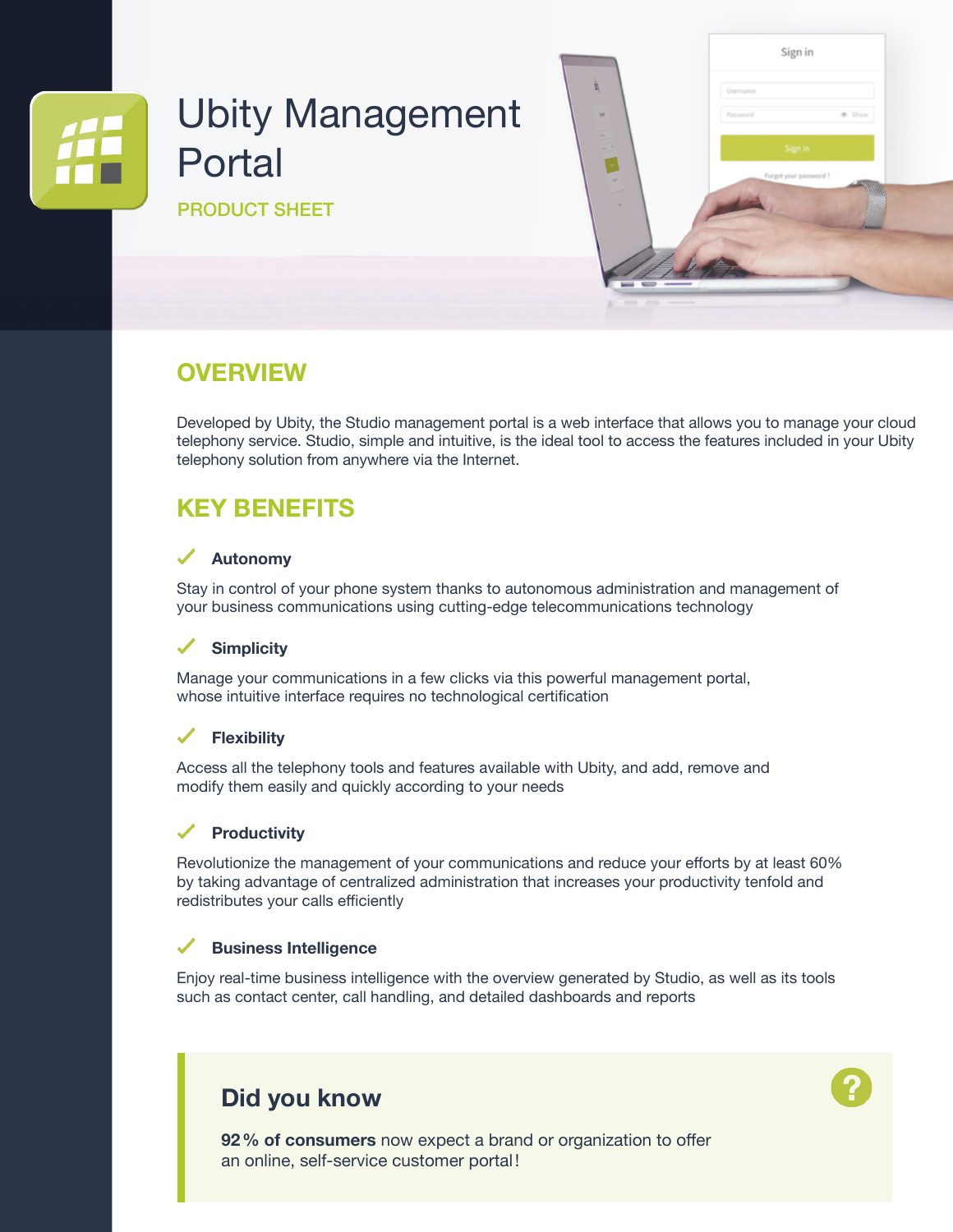

## **KEY FEATURES**

The Ubity management portal is your phone system management tool; Studio is powerful and easy to use, for optimal administration of your business communications.

### **ACCOUNT MANAGEMENT**

- Creation, modification and removal of extensions and their functions
- Management of phone numbers (DIDs) and their behaviour
- User management
- Personal and company phone directory
- Advanced E911 function and management physical addresses
- Management and invoice of services

### **COMMUNICATION TOOLS**

- Administration of audio conferences
- Configuration of the fax service
- Voicemail management
- Configuration of on-hold music
- Personal phone directory
- Management of call groups

### **CONTACT CENTER**

- $\blacktriangleright$  Real-time dashboard and agent supervision
- Detailed and in-depth call reports
- Alert system for call queues

### **CALL PROCESSING**

- Graphic visualizer of call processing behaviors
- Configuration of on-hold music
- Dashboard, management and configuration of call queues
- $\blacktriangleright$  Priority assignment to the various registered agents
- Configuration of business opening and closing hours
- Configuration of the welcome menu (IVR)